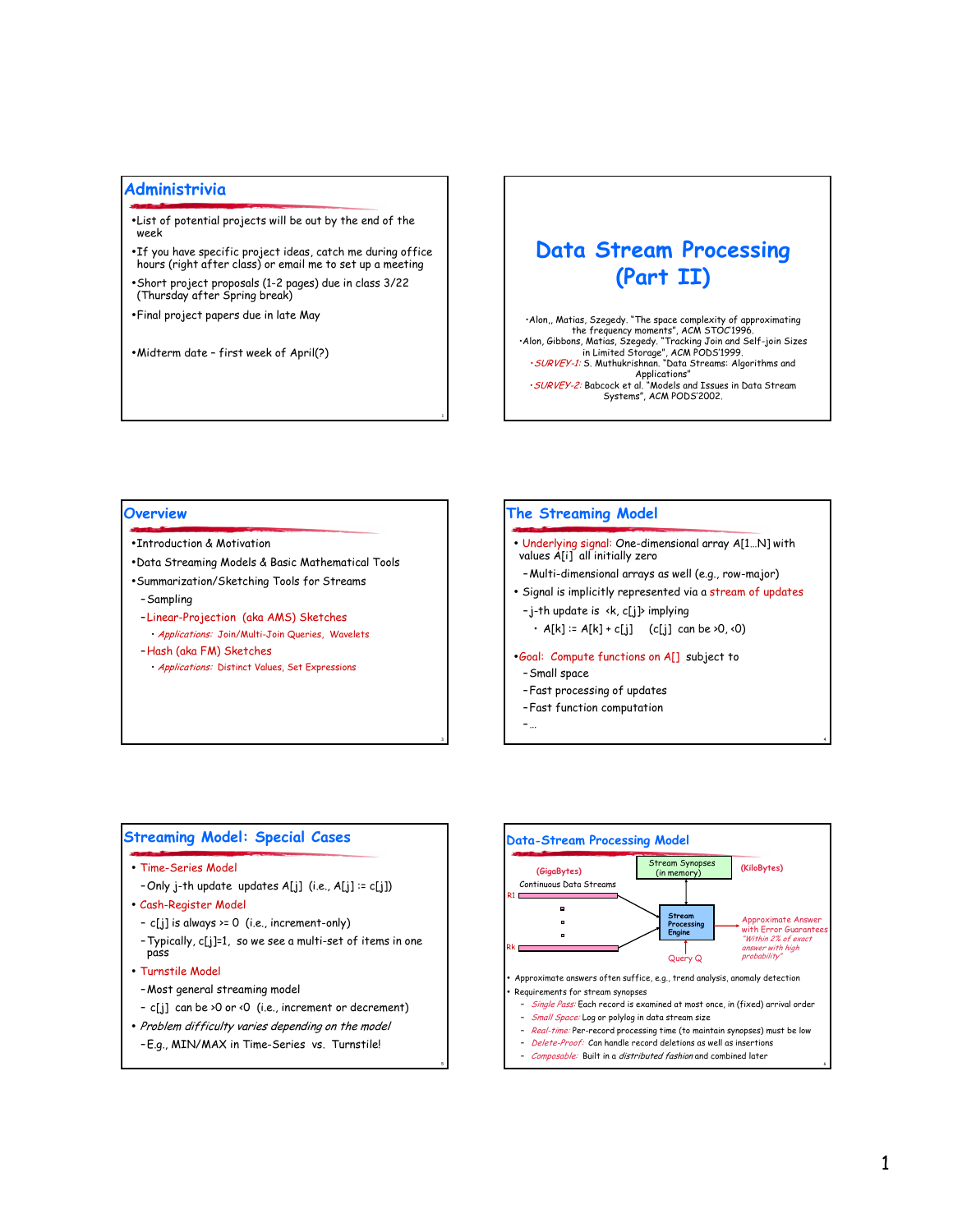### **Probabilistic Guarantees**

- Example: Actual answer is within  $5 \pm 1$  with prob  $\ge 0.9$
- . Randomized algorithms: Answer returned is a speciallybuilt random variable
- · User-tunable (e, δ)-approximations - Estimate is within a relative error of  $\epsilon$  with probability >=  $1-\delta$
- . Use Tail Inequalities to give probabilistic bounds on returned answer
	- Markov Inequality
	- Chebyshev's Inequality
	- Chernoff Bound
	- Hoeffding Bound
		-









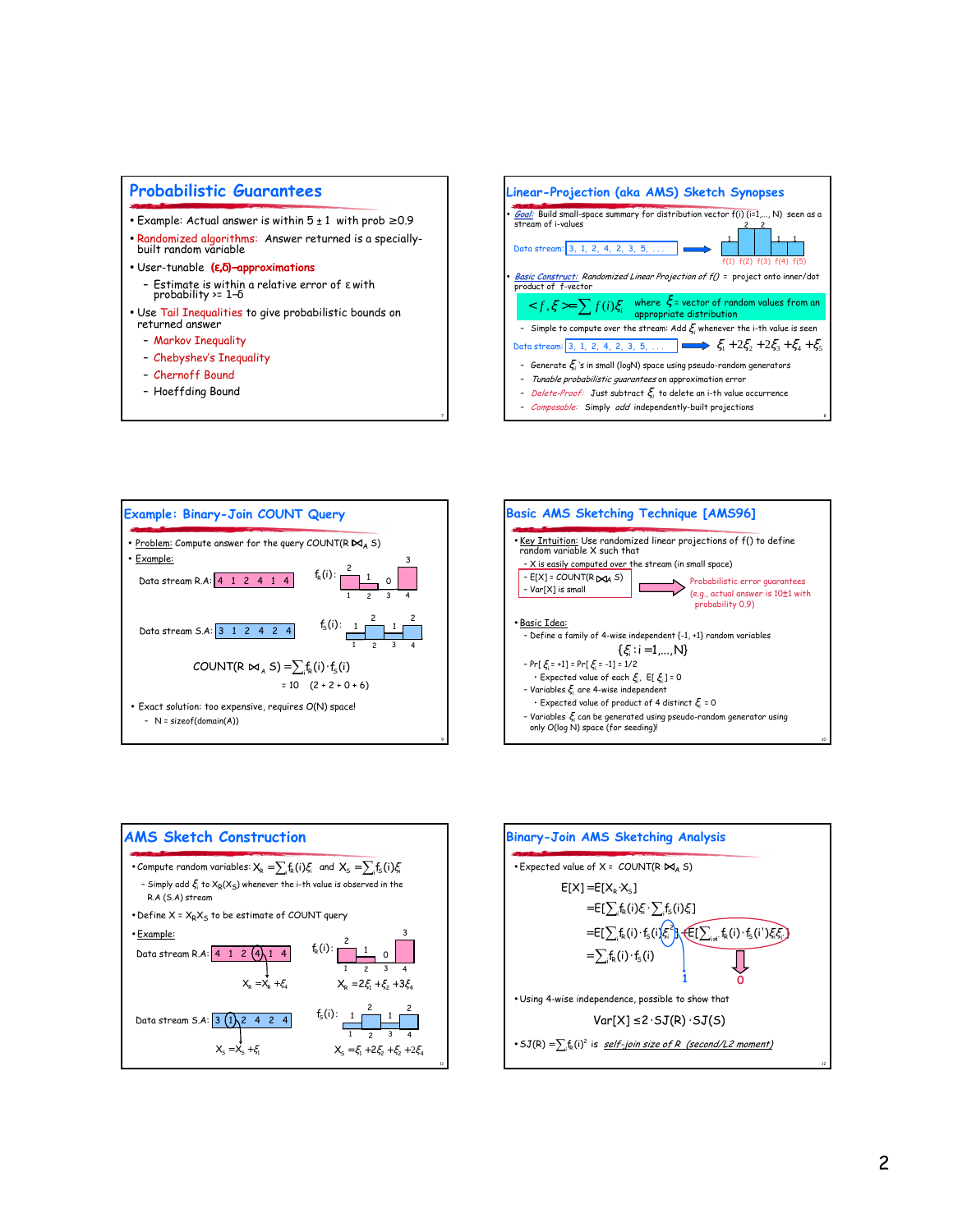









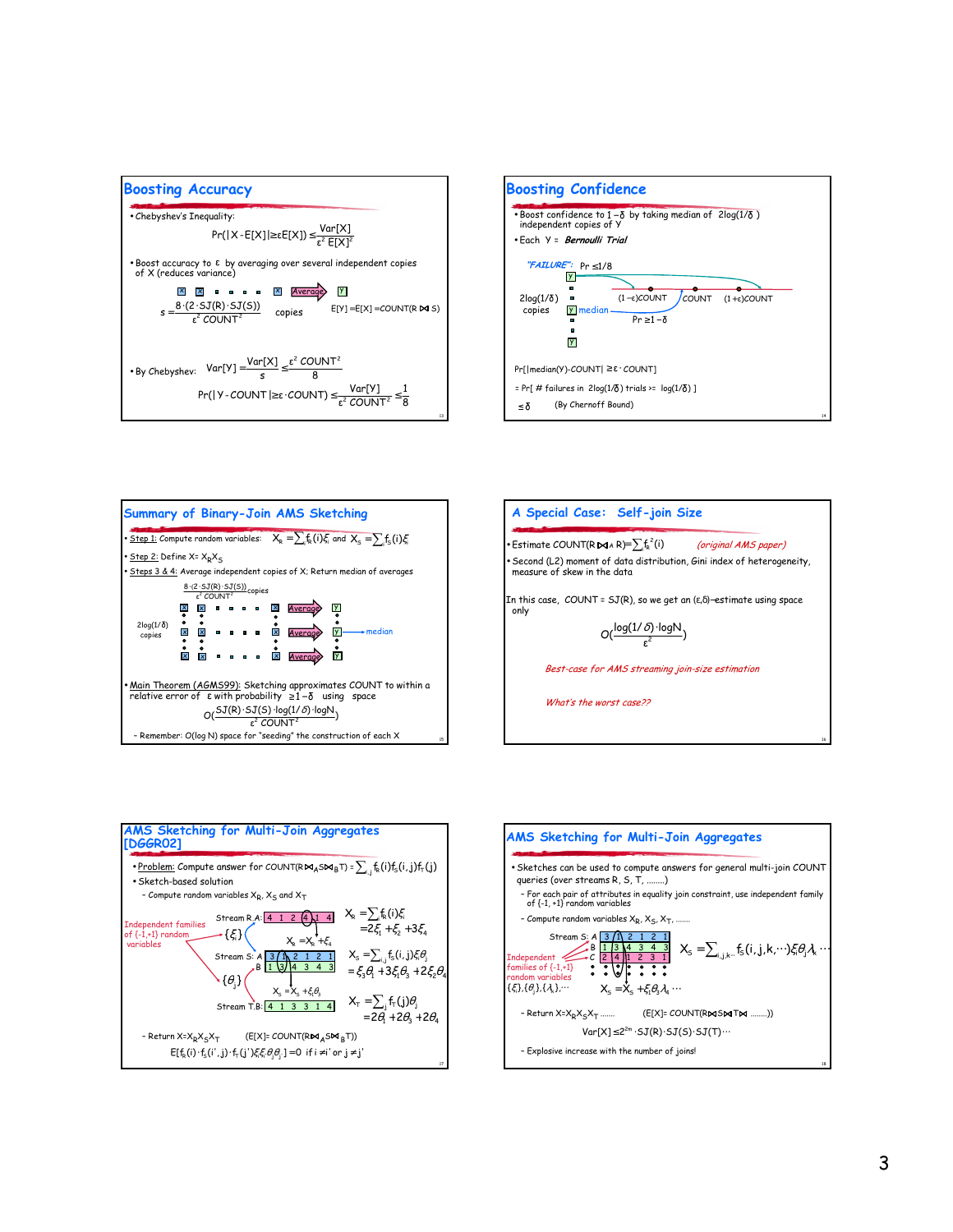



#### Overview of Sketch Partitioning

Maintain independent sketches for partitions of join-attribute space Improved error guarantees

- Var[X] =  $\sum$  Var[Xi] is smaller (by *intelligent domain partitioning*)

- "Variance-aware" boosting: More space to higher-variance partitions

<u>Problem:</u> Given total sketching space S, find domain partitions p1,..., pk and space allotments s1,...,sk such that  $\sum_j s_j \leq s$ , and the variance

 $Var[X1]$  +  $Var[X2]$  + ... +  $Var[Xk]$ is minimized  $c1$  $52$ sk

- Solved optimal for binary-join case (using Dynamic-Programming) - NP-hard for  $\geq 2$  joins

· Extension of our DP algorithm is an effective heuristic -- optimal for independent join attributes

Significant accuracy benefits for small number (2-4) of partitions





#### **Overview**

- Introduction & Motivation
- . Data Streaming Models & Basic Mathematical Tools
- · Summarization/Sketching Tools for Streams
- -Sampling
- -Linear-Projection (aka AMS) Sketches
- · Applications: Join/Multi-Join Queries, Wavelets
- -Hosh (oko FM) Sketches
- · Applications: Distinct Values, Set Expressions